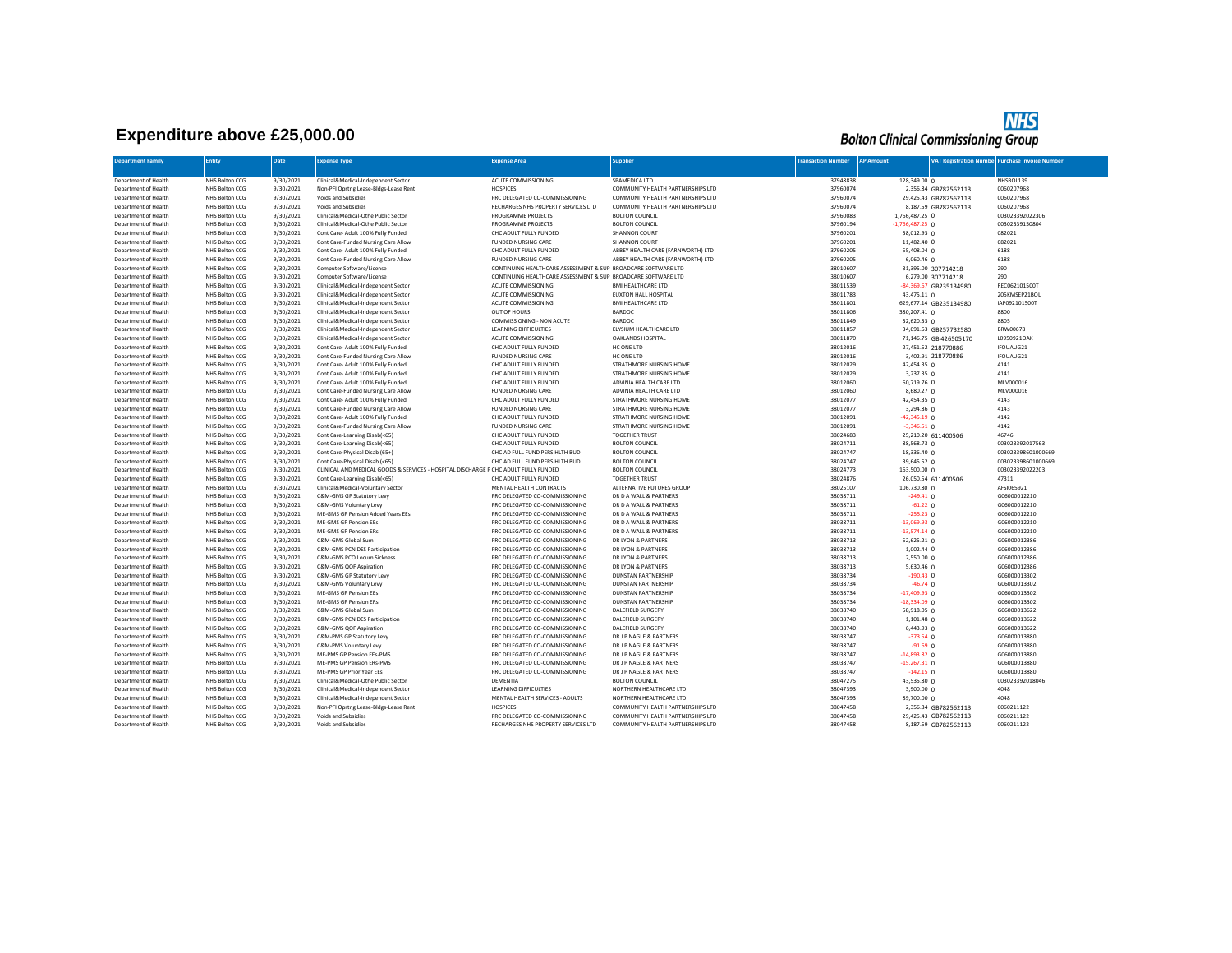| Department of Health                         | NHS Bolton CCG                   | 9/30/2021              | Cont Care- Adult 100% Fully Funded                     | CHC ADULT FULLY FUNDED                                           | <b>HAZELBROOK</b>                         | 38047481             | 32,195.46 0          | 00126HB                      |
|----------------------------------------------|----------------------------------|------------------------|--------------------------------------------------------|------------------------------------------------------------------|-------------------------------------------|----------------------|----------------------|------------------------------|
| Department of Health                         | NHS Bolton CCG                   | 9/30/2021              | Cont Care-Funded Nursing Care Allow                    | FUNDED NURSING CARE                                              | HAZELBROOK                                | 38047481             | 1,078.63 0           | 00126HB                      |
| Department of Health                         | NHS Bolton CCG                   | 9/30/2021              | C&M-PMS Contract Value                                 | PRC DELEGATED CO-COMMISSIONING                                   | DR Y LOOMBA & PARTNER BOLTON              | 38052455             | 30,719.43 0          | G06000012389                 |
| Department of Health                         | NHS Bolton CCG                   | 9/30/2021              | C&M-PMS LONG COVID ES                                  | PRC DELEGATED CO-COMMISSIONING                                   | DRY LOOMBA & PARTNER BOLTON               | 38052455             | 203.79 0             | G06000012389                 |
| Department of Health                         | NHS Bolton CCG                   | 9/30/2021              | C&M-PMS PCN DES Participation                          | PRC DELEGATED CO-COMMISSIONING                                   | DR Y LOOMBA & PARTNER BOLTON              | 38052455             | 588.10 0             | G06000012389                 |
| Department of Health                         | NHS Bolton CCG                   | 9/30/2021              | C&M-PMS OOF Aspiration                                 | PRC DELEGATED CO-COMMISSIONING                                   | DR Y LOOMBA & PARTNER BOLTON              | 38052455             | 2,972.68 0           | G06000012389                 |
| Department of Health                         | NHS Bolton CCG                   | 9/30/2021              | C&M-GMS DES Learn Dsblty Hith Chk                      | PRC DELEGATED CO-COMMISSIONING                                   | DR J A L KIRBY & PARTNERS                 | 38052456             | 140.00 0             | G06000012445                 |
| Department of Health                         | NHS Bolton CCG                   | 9/30/2021              | C&M-GMS Global Sum                                     | PRC DELEGATED CO-COMMISSIONING                                   | DR J A L KIRBY & PARTNERS                 | 38052456             | 55,082.78 0          | G06000012445                 |
| Department of Health                         | NHS Bolton CCG                   | 9/30/2021              | C&M-GMS LONG COVID ES                                  | PRC DELEGATED CO-COMMISSIONING                                   | DR J A L KIRBY & PARTNERS                 | 38052456             | 389.18 0             | G06000012445                 |
| Department of Health                         | NHS Bolton CCG                   | 9/30/2021              | C&M-GMS PCN DES Participation                          | PRC DELEGATED CO-COMMISSIONING                                   | DR J A L KIRBY & PARTNERS                 | 38052456             | 1,058.07 0           | G06000012445                 |
| Department of Health                         | NHS Bolton CCG                   | 9/30/2021              | C&M-GMS Prem Actual Rent                               | PRC DELEGATED CO-COMMISSIONING                                   | DR J A L KIRBY & PARTNERS                 | 38052456             | 28,320.00 0          | G06000012445                 |
| Department of Health                         | NHS Bolton CCG                   | 9/30/2021              | C&M-GMS Prem Other                                     | PRC DELEGATED CO-COMMISSIONING                                   | DR J A L KIRBY & PARTNERS                 | 38052456             | 2,964.09 0           | G06000012445                 |
| Department of Health                         | NHS Bolton CCG                   | 9/30/2021              | C&M-GMS QOF Aspiration                                 | PRC DELEGATED CO-COMMISSIONING                                   | DR J A L KIRBY & PARTNERS                 | 38052456             | 5,800.98 0           | G06000012445                 |
| Department of Health                         | NHS Bolton CCG                   | 9/30/2021              | C&M-PMS Contract Value                                 | PRC DELEGATED CO-COMMISSIONING                                   | DR C HALLIKERI                            | 38052457             | 34,128.38 0          | G06000012472                 |
| Department of Health                         | NHS Bolton CCG                   | 9/30/2021              | C&M-PMS DES Learn Dsblty Hith Chk                      | PRC DELEGATED CO-COMMISSIONING                                   | DR C HALLIKERI                            | 38052457             | 420.00 0             | G06000012472                 |
| Department of Health<br>Department of Health | NHS Bolton CCG<br>NHS Bolton CCG | 9/30/2021<br>9/30/2021 | C&M-PMS LONG COVID ES<br>C&M-PMS PCN DES Participation | PRC DELEGATED CO-COMMISSIONING<br>PRC DELEGATED CO-COMMISSIONING | DR C HALLIKERI<br>DR C HALLIKERI          | 38052457<br>38052457 | 227.42 0<br>646.65 0 | G06000012472<br>G06000012472 |
| Department of Health                         | NHS Bolton CCG                   | 9/30/2021              | C&M-PMS QOF Aspiration                                 | PRC DELEGATED CO-COMMISSIONING                                   | DR C HALLIKERI                            | 38052457             | 3,479.86 0           | G06000012472                 |
| Department of Health                         | NHS Bolton CCG                   | 9/30/2021              | C&M-GMS DES Learn Dsblty Hith Chk                      | PRC DELEGATED CO-COMMISSIONING                                   | DR P K JAIN & PARTNER                     | 38052458             | $840.00 \Omega$      | G06000012475                 |
| Department of Health                         | NHS Bolton CCG                   | 9/30/2021              | C&M-GMS Global Sum                                     | PRC DELEGATED CO-COMMISSIONING                                   | DR P K JAIN & PARTNER                     | 38052458             | 22,829.65 0          | G06000012475                 |
| Department of Health                         | NHS Bolton CCG                   | 9/30/2021              | C&M-GMS LONG COVID ES                                  | PRC DELEGATED CO-COMMISSIONING                                   | DR P K JAIN & PARTNER                     | 38052458             | 155.08 0             | G06000012475                 |
| Department of Health                         | NHS Bolton CCG                   | 9/30/2021              | C&M-GMS PCN DES Participation                          | PRC DELEGATED CO-COMMISSIONING                                   | DR P K JAIN & PARTNER                     | 38052458             | $454.48$ 0           | G06000012475                 |
| Department of Health                         | NHS Bolton CCG                   | 9/30/2021              | C&M-GMS QOF Aspiration                                 | PRC DELEGATED CO-COMMISSIONING                                   | DR P K JAIN & PARTNER                     | 38052458             | 2,857.70 0           | G06000012475                 |
| Department of Health                         | NHS Bolton CCG                   | 9/30/2021              | C&M-PMS Contract Value                                 | PRC DELEGATED CO-COMMISSIONING                                   | DR R A M FAI OUIL & PARTNER               | 38052459             | 29,969.88 0          | G06000012652                 |
| Department of Health                         | NHS Bolton CCG                   | 9/30/2021              | C&M-PMS LONG COVID ES                                  | PRC DELEGATED CO-COMMISSIONING                                   | DR R A M FALOUJI & PARTNER                | 38052459             | 223.87 0             | G06000012652                 |
| Department of Health                         | NHS Bolton CCG                   | 9/30/2021              | C&M-PMS PCN DES Participation                          | PRC DELEGATED CO-COMMISSIONING                                   | DR R A M FALOUJI & PARTNER                | 38052459             | 561.45 0             | G06000012652                 |
| Department of Health                         | NHS Bolton CCG                   | 9/30/2021              | C&M-PMS OOF Asniration                                 | PRC DELEGATED CO-COMMISSIONING                                   | DR R A M FALOUJI & PARTNER                | 38052459             | 2,534.95 0           | G06000012652                 |
| Department of Health                         | NHS Bolton CCG                   | 9/30/2021              | C&M-GMS DES Learn Dsblty Hith Chk                      | PRC DELEGATED CO-COMMISSIONING                                   | DR COUNSELL & PARTNERS                    | 38052460             | 1,260.00 0           | G06000012671                 |
| Department of Health                         | NHS Bolton CCG                   | 9/30/2021              | C&M-GMS Global Sum                                     | PRC DELEGATED CO-COMMISSIONING                                   | DR COUNSELL & PARTNERS                    | 38052460             | 62,257.69 0          | G06000012671                 |
| Department of Health                         | NHS Bolton CCG                   | 9/30/2021              | C&M-GMS LONG COVID ES                                  | PRC DELEGATED CO-COMMISSIONING                                   | DR COUNSELL & PARTNERS                    | 38052460             | 404.76 0             | G06000012671                 |
| Department of Health                         | NHS Bolton CCG                   | 9/30/2021              | C&M-GMS PCN DES Participation                          | PRC DELEGATED CO-COMMISSIONING                                   | DR COUNSELL & PARTNERS                    | 38052460             | 1,196.40 0           | G06000012671                 |
| Department of Health                         | NHS Bolton CCG                   | 9/30/2021              | C&M-GMS QOF Aspiration                                 | PRC DELEGATED CO-COMMISSIONING                                   | DR COUNSELL & PARTNERS                    | 38052460             | 6,206.66 0           | G06000012671                 |
| Department of Health                         | NHS Bolton CCG                   | 9/30/2021              | C&M-GMS Global Sum                                     | PRC DELEGATED CO-COMMISSIONING                                   | DR VINEET KUMAR KALHAN AND DR VIBHA GUPTA | 38052462             | 27,461.02 0          | G06000012781                 |
| Department of Health                         | NHS Bolton CCG                   | 9/30/2021              | C&M-GMS LONG COVID ES                                  | PRC DELEGATED CO-COMMISSIONING                                   | DR VINEET KUMAR KALHAN AND DR VIBHA GUPTA | 38052462             | 203.36 0             | G06000012781                 |
| Department of Health                         | NHS Bolton CCG                   | 9/30/2021              | C&M-GMS PCN DES Participation                          | PRC DELEGATED CO-COMMISSIONING                                   | DR VINEET KUMAR KALHAN AND DR VIBHA GUPTA | 38052462             | 512.50 0             | G06000012781                 |
| Department of Health                         | NHS Bolton CCG                   | 9/30/2021              | C&M-GMS Prem Notional Rent                             | PRC DELEGATED CO-COMMISSIONING                                   | DR VINEET KUMAR KALHAN AND DR VIBHA GUPTA | 38052462             | 1,445.83 0           | G06000012781                 |
| Department of Health                         | NHS Bolton CCG                   | 9/30/2021              | C&M-GMS QOF Aspiration                                 | PRC DELEGATED CO-COMMISSIONING                                   | DR VINEET KUMAR KALHAN AND DR VIBHA GUPTA | 38052462             | 2,454.98 0           | G06000012781                 |
| Department of Health                         | NHS Bolton CCG                   | 9/30/2021              | C&M-APMS LONG COVID ES                                 | PRC DELEGATED CO-COMMISSIONING                                   | OLIVE FAMILY PRACTICE                     | 38052463             | 250.00 0             | G06000012904                 |
| Department of Health                         | NHS Bolton CCG                   | 9/30/2021              | C&M-APMS PCN DES Participation                         | PRC DELEGATED CO-COMMISSIONING                                   | OLIVE FAMILY PRACTICE                     | 38052463             | 666.43 0             | G06000012904                 |
| Department of Health                         | NHS Bolton CCG                   | 9/30/2021              | C&M-APMS QOF Aspiration                                | PRC DELEGATED CO-COMMISSIONING                                   | OLIVE FAMILY PRACTICE                     | 38052463             | 2,709.54 0           | G06000012904                 |
| Department of Health                         | NHS Bolton CCG                   | 9/30/2021              | C&M-PMS Contract Value                                 | PRC DELEGATED CO-COMMISSIONING                                   | OLIVE FAMILY PRACTICE                     | 38052463             | 36,359.36 0          | G06000012904                 |
| Department of Health                         | NHS Bolton CCG                   | 9/30/2021              | C&M-PMS Contract Value                                 | PRC DELEGATED CO-COMMISSIONING                                   | DR S S H NASEEF                           | 38052464             | 23,604.01 0          | G06000012946                 |
| Department of Health                         | NHS Bolton CCG                   | 9/30/2021              | C&M-PMS LONG COVID ES                                  | PRC DELEGATED CO-COMMISSIONING                                   | DR S S H NASEEF                           | 38052464             | $178.19$ 0           | G06000012946                 |
| Department of Health                         | NHS Bolton CCG                   | 9/30/2021              | C&M-PMS PCN DES Participation                          | PRC DELEGATED CO-COMMISSIONING                                   | DR S S H NASEEF                           | 38052464             | $457.25 \Omega$      | G06000012946                 |
| Department of Health                         | NHS Bolton CCG                   | 9/30/2021              | C&M-PMS Prem Notional Rent                             | PRC DELEGATED CO-COMMISSIONING                                   | DR S S H NASEEF                           | 38052464             | $2,504.17$ 0         | G06000012946                 |
| Department of Health                         | NHS Bolton CCG                   | 9/30/2021              | C&M-PMS QOF Aspiration                                 | PRC DELEGATED CO-COMMISSIONING                                   | DR S S H NASEFF                           | 38052464             | 2,422.96 0           | G06000012946                 |
| Department of Health                         | NHS Bolton CCG                   | 9/30/2021              | C&M-APMS DES Learn Dsblty Hith Chk                     | PRC DELEGATED CO-COMMISSIONING                                   | SSP HEALTH MEDICAL SERVICES LTD (P82609)  | 38052467             | 140.00 0             | G06000013011                 |
| Department of Health                         | NHS Bolton CCG                   | 9/30/2021              | C&M-APMS LONG COVID ES                                 | PRC DELEGATED CO-COMMISSIONING                                   | SSP HEALTH MEDICAL SERVICES LTD (P82609)  | 38052467             | 345.14 0             | G06000013011                 |
| Department of Health                         | NHS Bolton CCG                   | 9/30/2021              | C&M-APMS PCN DES Participation                         | PRC DELEGATED CO-COMMISSIONING                                   | SSP HEALTH MEDICAL SERVICES LTD (P82609)  | 38052467             | 876.03 0             | G06000013011                 |
| Department of Health                         | NHS Bolton CCG                   | 9/30/2021              | C&M-APMS QOF Aspiration                                | PRC DELEGATED CO-COMMISSIONING                                   | SSP HEALTH MEDICAL SERVICES LTD (P82609)  | 38052467             | 3,824.74 0           | G06000013011                 |
| Department of Health                         | NHS Bolton CCG                   | 9/30/2021              | C&M-PMS Contract Value                                 | PRC DELEGATED CO-COMMISSIONING                                   | SSP HEALTH MEDICAL SERVICES LTD (P82609)  | 38052467             | 44,638.51 0          | G06000013011                 |
| Department of Health                         | NHS Bolton CCG                   | 9/30/2021              | <b>C&amp;M-PMS Contract Value</b>                      | PRC DELEGATED CO-COMMISSIONING                                   | DR S R GREEN & PARTNER                    | 38052468             | 38,346.22 0          | G06000013078                 |
| Department of Health                         | NHS Bolton CCG                   | 9/30/2021              | C&M-PMS LONG COVID ES                                  | PRC DELEGATED CO-COMMISSIONING                                   | DR S R GREEN & PARTNER                    | 38052468             | 256.26 0             | G06000013078                 |
| Department of Health                         | NHS Bolton CCG                   | 9/30/2021              | C&M-PMS PCN DES Participation                          | PRC DELEGATED CO-COMMISSIONING                                   | DR S R GREEN & PARTNER                    | 38052468             | 735.99 0             | G06000013078                 |
| Department of Health                         | NHS Bolton CCG                   | 9/30/2021              | C&M-PMS QOF Aspiration                                 | PRC DELEGATED CO-COMMISSIONING                                   | DR S R GREEN & PARTNER                    | 38052468             | 3,553.41 0           | G06000013078                 |
| Department of Health                         | NHS Bolton CCG                   | 9/30/2021              | C&M-PMS Contract Value                                 | PRC DELEGATED CO-COMMISSIONING                                   | <b>SILVERT &amp; PARTNERS</b>             | 38052470             | 115,128.87 0         | G06000013132                 |
| Department of Health                         | NHS Bolton CCG                   | 9/30/2021              | C&M-PMS DES Learn Dsblty Hith Chk                      | PRC DELEGATED CO-COMMISSIONING                                   | <b>SILVERT &amp; PARTNERS</b>             | 38052470             | 840.00 0             | G06000013132                 |
| Department of Health                         | NHS Bolton CCG                   | 9/30/2021              | C&M-PMS LONG COVID ES                                  | PRC DELEGATED CO-COMMISSIONING                                   | <b>SILVERT &amp; PARTNERS</b>             | 38052470             | 726.10 0             | G06000013132                 |
| Department of Health                         | NHS Bolton CCG                   | 9/30/2021              | C&M-PMS PCN DES Participation                          | PRC DELEGATED CO-COMMISSIONING                                   | <b>SILVERT &amp; PARTNERS</b>             | 38052470             | 2,185.70 0           | G06000013132                 |
| Department of Health                         | NHS Bolton CCG                   | 9/30/2021              | C&M-PMS PCO Locum Adop/Pat/Mat                         | PRC DELEGATED CO-COMMISSIONING                                   | <b>SILVERT &amp; PARTNERS</b>             | 38052470             | 14,000.00 0          | G06000013132                 |
| Department of Health                         | NHS Bolton CCG                   | 9/30/2021              | C&M-PMS Prem Notional Rent                             | PRC DELEGATED CO-COMMISSIONING                                   | <b>SILVERT &amp; PARTNERS</b>             | 38052470             | 6,734.09 0           | G06000013132                 |
| Department of Health                         | NHS Bolton CCG                   | 9/30/2021              | C&M-PMS Prem Water Rates                               | PRC DELEGATED CO-COMMISSIONING                                   | <b>SILVERT &amp; PARTNERS</b>             | 38052470             | 809.64 0             | G06000013132                 |
| Department of Health                         | NHS Bolton CCG                   | 9/30/2021              | C&M-PMS QOF Aspiration                                 | PRC DELEGATED CO-COMMISSIONING                                   | <b>SILVERT &amp; PARTNERS</b>             | 38052470             | 12,719.81 0          | G06000013132                 |
| Department of Health                         | NHS Bolton CCG                   | 9/30/2021              | MF - PMS GP Prior Year FRs                             | PRC DELEGATED CO-COMMISSIONING                                   | SILVERT & PARTNERS                        | 38052470             | 442.29 0             | G06000013132                 |
| Department of Health                         | NHS Bolton CCG                   | 9/30/2021              | ME-PMS GP Prior Year EEs                               | PRC DELEGATED CO-COMMISSIONING                                   | <b>SILVERT &amp; PARTNERS</b>             | 38052470             | $1,425.36$ 0         | G06000013132                 |
| Department of Health                         | NHS Bolton CCG                   | 9/30/2021              | C&M-PMS Contract Value                                 | PRC DELEGATED CO-COMMISSIONING                                   | DR R J WALKER & PARTNER                   | 38052471             | 28,035.18 0          | G06000013164                 |
| Department of Health                         | NHS Bolton CCG                   | 9/30/2021              | C&M-PMS DES Learn Dsblty Hith Chk                      | PRC DELEGATED CO-COMMISSIONING                                   | DR R J WALKER & PARTNER                   | 38052471             | 140.0000             | G06000013164                 |
| Department of Health                         | NHS Bolton CCG                   | 9/30/2021              | C&M-PMS LONG COVID ES                                  | PRC DELEGATED CO-COMMISSIONING                                   | DR R J WALKER & PARTNER                   | 38052471             | $202.88$ 0           | G06000013164                 |
| Department of Health                         | NHS Bolton CCG                   | 9/30/2021              | C&M-PMS PCN DES Participation                          | PRC DELEGATED CO-COMMISSIONING                                   | DR R J WALKER & PARTNER                   | 38052471             | 534.11 <sub>0</sub>  | G06000013164                 |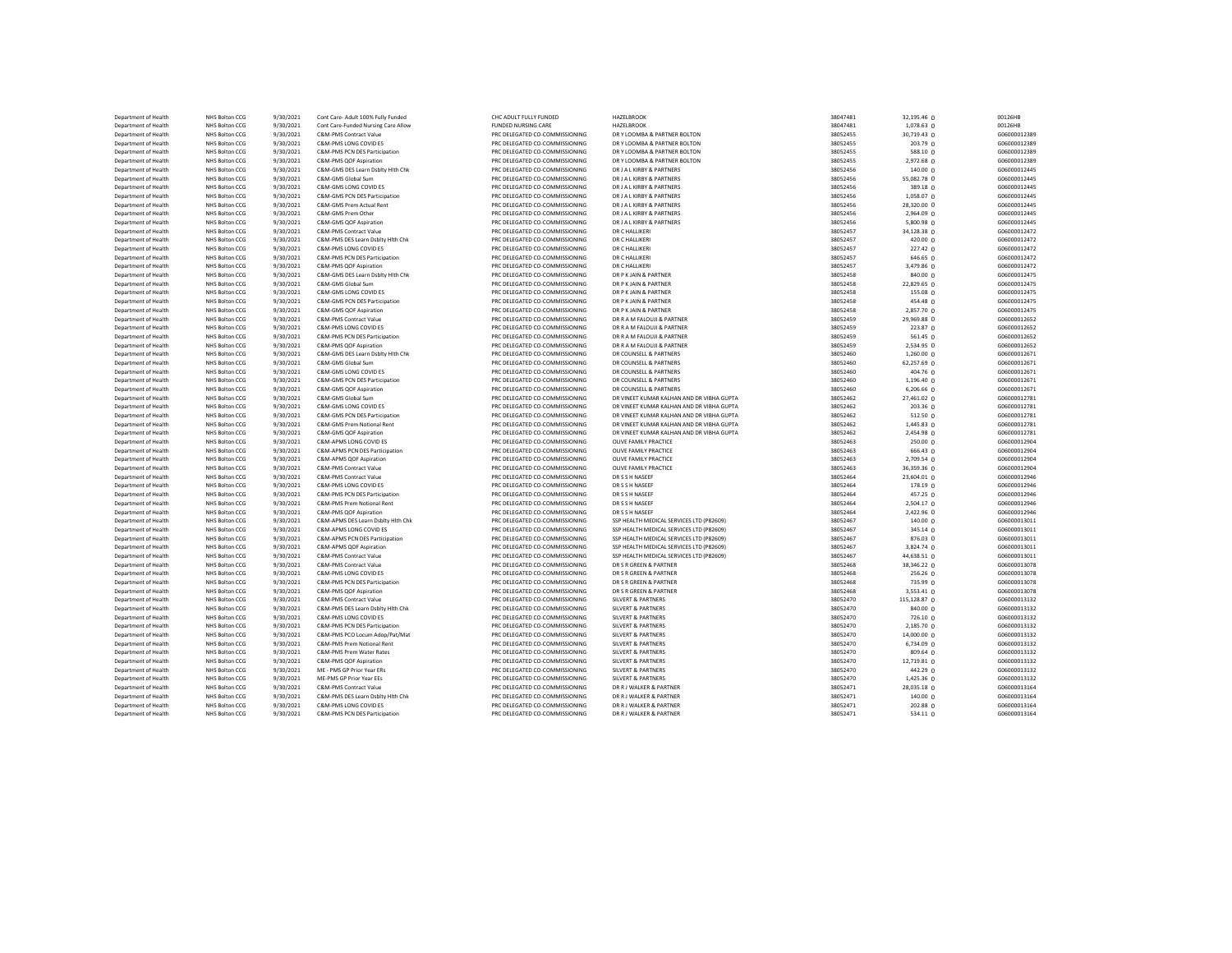| Department of Health | NHS Bolton CCG | 9/30/2021 | C&M-PMS Prem Actual Rent           | PRC DELEGATED CO-COMMISSIONING | DR R J WALKER & PARTNER          | 38052471 | 1,816.67 0      | G06000013164 |
|----------------------|----------------|-----------|------------------------------------|--------------------------------|----------------------------------|----------|-----------------|--------------|
| Department of Health | NHS Bolton CCG | 9/30/2021 | C&M-PMS Prem Other                 | PRC DELEGATED CO-COMMISSIONING | DR R J WALKER & PARTNER          | 38052471 | 136.25 0        | G06000013164 |
| Department of Health | NHS Bolton CCG | 9/30/2021 | C&M-PMS QOF Aspiration             | PRC DELEGATED CO-COMMISSIONING | DR R J WALKER & PARTNER          | 38052471 | 2,874.89 0      | G06000013164 |
| Department of Health | NHS Bolton CCG | 9/30/2021 | C&M-PMS Contract Value             | PRC DELEGATED CO-COMMISSIONING | SWAN LANE MEDICAL CENTRE         | 38052472 | 73,658.16 0     | G06000013218 |
| Department of Health | NHS Bolton CCG | 9/30/2021 | C&M-PMS DES Learn Dsblty Hith Chk  | PRC DELEGATED CO-COMMISSIONING | SWAN LANE MEDICAL CENTRE         | 38052472 | 280.00 0        | G06000013218 |
| Department of Health | NHS Bolton CCG | 9/30/2021 | C&M-PMS LONG COVID ES              | PRC DELEGATED CO-COMMISSIONING | SWAN LANE MEDICAL CENTRE         | 38052472 | 473.18 0        | G06000013218 |
| Department of Health | NHS Bolton CCG | 9/30/2021 | C&M-PMS PCN DES Participation      | PRC DELEGATED CO-COMMISSIONING | SWAN LANE MEDICAL CENTRE         | 38052472 | 1,381.20 0      | G06000013218 |
| Department of Health | NHS Bolton CCG | 9/30/2021 | C&M-PMS Prem Notional Rent         | PRC DELEGATED CO-COMMISSIONING | SWAN LANE MEDICAL CENTRE         | 38052472 | 2,558.33 0      | G06000013218 |
| Department of Health | NHS Bolton CCG | 9/30/2021 | C&M-PMS QOF Aspiration             | PRC DELEGATED CO-COMMISSIONING | SWAN LANE MEDICAL CENTRE         | 38052472 | 7,897.26 0      | G06000013218 |
| Department of Health | NHS Bolton CCG | 9/30/2021 | C&M-PMS WEIGHT MANAGEMENT SERVICE  | PRC DELEGATED CO-COMMISSIONING | SWAN LANE MEDICAL CENTRE         | 38052472 | 69.00 0         | G06000013218 |
| Department of Health | NHS Bolton CCG | 9/30/2021 | C&M- PCN DES CARE HOME PREMIUM     | PRC DELEGATED CO-COMMISSIONING | <b>BOLTON COMMUNITY PRACTICE</b> | 38052473 | 2,050.00 0      | G06000013282 |
| Department of Health | NHS Bolton CCG | 9/30/2021 | C&M-APMS DES Extended Hours Access | PRC DELEGATED CO-COMMISSIONING | <b>BOLTON COMMUNITY PRACTICE</b> | 38052473 | 4,433.64 0      | G06000013282 |
| Department of Health | NHS Bolton CCG | 9/30/2021 | C&M-APMS DES Learn Dsblty Hith Chk | PRC DELEGATED CO-COMMISSIONING | <b>BOLTON COMMUNITY PRACTICE</b> | 38052473 | 3,780.00 0      | G06000013282 |
| Department of Health | NHS Bolton CCG | 9/30/2021 | C&M-APMS LONG COVID ES             | PRC DELEGATED CO-COMMISSIONING | <b>BOLTON COMMUNITY PRACTICE</b> | 38052473 | 702.52 0        | G06000013282 |
| Department of Health | NHS Bolton CCG | 9/30/2021 | C&M-APMS PCN DES Clinical Director | PRC DELEGATED CO-COMMISSIONING | <b>BOLTON COMMUNITY PRACTICE</b> | 38052473 | 2,266.08 0      | G06000013282 |
| Department of Health | NHS Bolton CCG | 9/30/2021 | C&M-APMS PCN DES PCN support       | PRC DELEGATED CO-COMMISSIONING | <b>BOLTON COMMUNITY PRACTICE</b> | 38052473 | 4,618.38 0      | G06000013282 |
| Department of Health | NHS Bolton CCG | 9/30/2021 | C&M-APMS PCN DES Participation     | PRC DELEGATED CO-COMMISSIONING | <b>BOLTON COMMUNITY PRACTICE</b> | 38052473 | 2,026.79 0      | G06000013282 |
| Department of Health | NHS Bolton CCG | 9/30/2021 | C&M-APMS QOF Aspiration            | PRC DELEGATED CO-COMMISSIONING | <b>BOLTON COMMUNITY PRACTICE</b> | 38052473 | 10,930.08 0     | G06000013282 |
| Department of Health | NHS Bolton CCG | 9/30/2021 | C&M-PMS Contract Value             | PRC DELEGATED CO-COMMISSIONING | <b>BOLTON COMMUNITY PRACTICE</b> | 38052473 | 108,525.79 0    | G06000013282 |
| Department of Health | NHS Bolton CCG | 9/30/2021 | C&M-APMS LONG COVID ES             | PRC DELEGATED CO-COMMISSIONING | SSP HEALTH BOLTON GP             | 38052474 | 309.84 0        | G06000013285 |
| Department of Health | NHS Bolton CCG | 9/30/2021 | C&M-APMS PCN DES Participation     | PRC DELEGATED CO-COMMISSIONING | SSP HEALTH BOLTON GP             | 38052474 | $742.60 \Omega$ | G06000013285 |
| Department of Health | NHS Bolton CCG | 9/30/2021 | C&M-APMS Prem Clinical Waste       | PRC DELEGATED CO-COMMISSIONING | SSP HEALTH BOLTON GP             | 38052474 | $1,714.63$ 0    | G06000013285 |
| Department of Health | NHS Bolton CCG | 9/30/2021 | C&M-APMS QOF Aspiration            | PRC DELEGATED CO-COMMISSIONING | SSP HEALTH BOLTON GP             | 38052474 | 2,571.76 0      | G06000013285 |
| Department of Health | NHS Bolton CCG | 9/30/2021 | C&M-PMS Contract Value             | PRC DELEGATED CO-COMMISSIONING | SSP HEALTH BOLTON GP             | 38052474 | 39,544.60 0     | G06000013285 |
| Department of Health | NHS Bolton CCG | 9/30/2021 | C&M-GMS DES Learn Dsbltv Hith Chk  | PRC DELEGATED CO-COMMISSIONING | DR S KARIM & DR S JAMES-AUTHE    | 38054117 | 560.00 0        | G06000012063 |
| Department of Health | NHS Bolton CCG | 9/30/2021 | C&M-GMS Global Sum                 | PRC DELEGATED CO-COMMISSIONING | DR S KARIM & DR S JAMES-AUTHE    | 38054117 | 31,888.16 0     | G06000012063 |
| Department of Health | NHS Bolton CCG | 9/30/2021 | C&M-GMS LONG COVID ES              | PRC DELEGATED CO-COMMISSIONING | DR S KARIM & DR S JAMES-AUTHE    | 38054117 | 222.55 0        | G06000012063 |
| Department of Health | NHS Bolton CCG | 9/30/2021 | C&M-GMS PCN DES Participation      | PRC DELEGATED CO-COMMISSIONING | DR S KARIM & DR S JAMES-AUTHE    | 38054117 | 606.80 0        | G06000012063 |
| Department of Health | NHS Bolton CCG | 9/30/2021 | C&M-GMS Prem Notional Rent         | PRC DELEGATED CO-COMMISSIONING | DR S KARIM & DR S JAMES-AUTHE    | 38054117 | 2,609.67 0      | G06000012063 |
| Department of Health | NHS Bolton CCG | 9/30/2021 | C&M-GMS QOF Aspiration             | PRC DELEGATED CO-COMMISSIONING | DR S KARIM & DR S JAMES-AUTHE    | 38054117 | 3,362.69 0      | G06000012063 |
| Department of Health | NHS Bolton CCG | 9/30/2021 | C&M-GMS Global Sum                 | PRC DELEGATED CO-COMMISSIONING | DR C HENDY & PARTNER             | 38054118 | 38,400.62 0     | G06000012075 |
| Department of Health | NHS Bolton CCG | 9/30/2021 | C&M-GMS LONG COVID ES              | PRC DELEGATED CO-COMMISSIONING | DR C HENDY & PARTNER             | 38054118 | 237.55 0        | G06000012075 |
| Department of Health | NHS Bolton CCG | 9/30/2021 | C&M-GMS PCN DES Participation      | PRC DELEGATED CO-COMMISSIONING | DR C HENDY & PARTNER             | 38054118 | 722.61 0        | G06000012075 |
| Department of Health | NHS Bolton CCG | 9/30/2021 | C&M-GMS Prem Notional Rent         | PRC DELEGATED CO-COMMISSIONING | DR C HENDY & PARTNER             | 38054118 | 2,687.49 0      | G06000012075 |
| Department of Health | NHS Bolton CCG | 9/30/2021 | C&M-GMS QOF Aspiration             | PRC DELEGATED CO-COMMISSIONING | DR C HENDY & PARTNER             | 38054118 | 3,792.06 0      | G06000012075 |
| Department of Health | NHS Bolton CCG | 9/30/2021 | C&M-GMS Global Sum                 | PRC DELEGATED CO-COMMISSIONING | DR R A HUNT & PARTNER            | 38054119 | 39,429.84 0     | G06000012084 |
| Department of Health | NHS Bolton CCG | 9/30/2021 | C&M-GMS LONG COVID ES              | PRC DELEGATED CO-COMMISSIONING | DR R A HUNT & PARTNER            | 38054119 | 247.51 0        | G06000012084 |
| Department of Health | NHS Bolton CCG | 9/30/2021 | C&M-GMS PCN DES Participation      | PRC DELEGATED CO-COMMISSIONING | DR R A HUNT & PARTNER            | 38054119 | 741.98 0        | G06000012084 |
| Department of Health | NHS Bolton CCG | 9/30/2021 | C&M-GMS Prem Notional Rent         | PRC DELEGATED CO-COMMISSIONING | DR R A HUNT & PARTNER            | 38054119 | 3,158.32 0      | G06000012084 |
| Department of Health | NHS Bolton CCG | 9/30/2021 | C&M-GMS QOF Aspiration             | PRC DELEGATED CO-COMMISSIONING | DR R A HUNT & PARTNER            | 38054119 | 3,783.88 0      | G06000012084 |
| Department of Health | NHS Bolton CCG | 9/30/2021 | C&M-PMS Contract Value             | PRC DELEGATED CO-COMMISSIONING | DR KJ COLEMAN & PARTNERS         | 38054121 | 96,671.50 0     | G06000012166 |
| Department of Health | NHS Bolton CCG | 9/30/2021 | C&M-PMS LONG COVID ES              | PRC DELEGATED CO-COMMISSIONING | DR KJ COLEMAN & PARTNERS         | 38054121 | $634.52$ 0      | G06000012166 |
| Department of Health | NHS Bolton CCG | 9/30/2021 | C&M-PMS PCN DES Participation      | PRC DELEGATED CO-COMMISSIONING | DR KJ COLEMAN & PARTNERS         | 38054121 | 1,911.42 0      | G06000012166 |
| Department of Health | NHS Bolton CCG | 9/30/2021 | C&M-PMS Prem Notional Rent         | PRC DELEGATED CO-COMMISSIONING | DR KJ COLEMAN & PARTNERS         | 38054121 | $7,371.42$ 0    | G06000012166 |
| Department of Health | NHS Bolton CCG | 9/30/2021 | C&M-PMS Prem Water Rates           | PRC DELEGATED CO-COMMISSIONING | DR KJ COLEMAN & PARTNERS         | 38054121 | $602.43 \Omega$ | G06000012166 |
| Department of Health | NHS Bolton CCG | 9/30/2021 | C&M-PMS QOF Aspiration             | PRC DELEGATED CO-COMMISSIONING | DR KJ COLEMAN & PARTNERS         | 38054121 | 11,540.56 0     | G06000012166 |
| Department of Health | NHS Bolton CCG | 9/30/2021 | C&M-GMS DES Learn Dsblty Hith Chk  | PRC DELEGATED CO-COMMISSIONING | DR D A WALL & PARTNERS           | 38054122 | 140.00 0        | G06000012208 |
| Department of Health | NHS Bolton CCG | 9/30/2021 | C&M-GMS Global Sum                 | PRC DELEGATED CO-COMMISSIONING | DR D A WALL & PARTNERS           | 38054122 | 113,866.72 0    | G06000012208 |
| Department of Health | NHS Bolton CCG | 9/30/2021 | C&M-GMS LONG COVID ES              | PRC DELEGATED CO-COMMISSIONING | DR D A WALL & PARTNERS           | 38054122 | 721.01 0        | G06000012208 |
| Department of Health | NHS Bolton CCG | 9/30/2021 | C&M-GMS PCN DES Participation      | PRC DELEGATED CO-COMMISSIONING | DR D A WALL & PARTNERS           | 38054122 | 2,167.10 0      | G06000012208 |
| Department of Health | NHS Bolton CCG | 9/30/2021 | C&M-GMS Prem Notional Rent         | PRC DELEGATED CO-COMMISSIONING | DR D A WALL & PARTNERS           | 38054122 | 4,950.00 0      | G06000012208 |
| Department of Health | NHS Bolton CCG | 9/30/2021 | C&M-GMS QOF Aspiration             | PRC DELEGATED CO-COMMISSIONING | DR D A WALL & PARTNERS           | 38054122 | 11,700.58 0     | G06000012208 |
| Department of Health | NHS Bolton CCG | 9/30/2021 | C&M-PMS Contract Value             | PRC DELEGATED CO-COMMISSIONING | DR TABOR & PARTNERS              | 38054123 | 120,204.18 0    | G06000012274 |
| Department of Health | NHS Bolton CCG | 9/30/2021 | C&M-PMS LONG COVID ES              | PRC DELEGATED CO-COMMISSIONING | DR TABOR & PARTNERS              | 38054123 | 833.05 0        | G06000012274 |
| Department of Health | NHS Bolton CCG | 9/30/2021 | C&M-PMS PCN DES Participation      | PRC DELEGATED CO-COMMISSIONING | <b>DR TABOR &amp; PARTNERS</b>   | 38054123 | 2,294.31 0      | G06000012274 |
| Department of Health | NHS Bolton CCG | 9/30/2021 | C&M-PMS Prem Notional Rent         | PRC DELEGATED CO-COMMISSIONING | DR TABOR & PARTNERS              | 38054123 | 4,747.92 0      | G06000012274 |
| Department of Health | NHS Bolton CCG | 9/30/2021 | C&M-PMS QOF Aspiration             | PRC DELEGATED CO-COMMISSIONING | DR TABOR & PARTNERS              | 38054123 | 12,488.51 0     | G06000012274 |
| Department of Health | NHS Bolton CCG | 9/30/2021 | C&M-PMS Contract Value             | PRC DELEGATED CO-COMMISSIONING | HEATON MEDICAL CENTRE            | 38054124 | 84,320.76 0     | G06000012301 |
| Department of Health | NHS Bolton CCG | 9/30/2021 | C&M-PMS LONG COVID ES              | PRC DELEGATED CO-COMMISSIONING | HEATON MEDICAL CENTRE            | 38054124 | 571.55 0        | G06000012301 |
| Department of Health | NHS Bolton CCG | 9/30/2021 | C&M-PMS PCN DES Participation      | PRC DELEGATED CO-COMMISSIONING | HEATON MEDICAL CENTRE            | 38054124 | 1,611.76 0      | G06000012301 |
| Department of Health | NHS Bolton CCG | 9/30/2021 | C&M-PMS PCO Locum Adop/Pat/Mat     | PRC DELEGATED CO-COMMISSIONING | HEATON MEDICAL CENTRE            | 38054124 | 13,635.64 0     | G06000012301 |
| Department of Health | NHS Bolton CCG | 9/30/2021 | C&M-PMS Prem Notional Rent         | PRC DELEGATED CO-COMMISSIONING | HEATON MEDICAL CENTRE            | 38054124 | 7,108.33 0      | G06000012301 |
| Department of Health | NHS Bolton CCG | 9/30/2021 | C&M-PMS QOF Aspiration             | PRC DELEGATED CO-COMMISSIONING | HEATON MEDICAL CENTRE            | 38054124 | 9,451.10 0      | G06000012301 |
| Department of Health | NHS Bolton CCG | 9/30/2021 | ME-PMS GP Prior Year EEs           | PRC DELEGATED CO-COMMISSIONING | HEATON MEDICAL CENTRE            | 38054124 | 1,278.39 0      | G06000012301 |
|                      |                |           |                                    |                                |                                  |          |                 |              |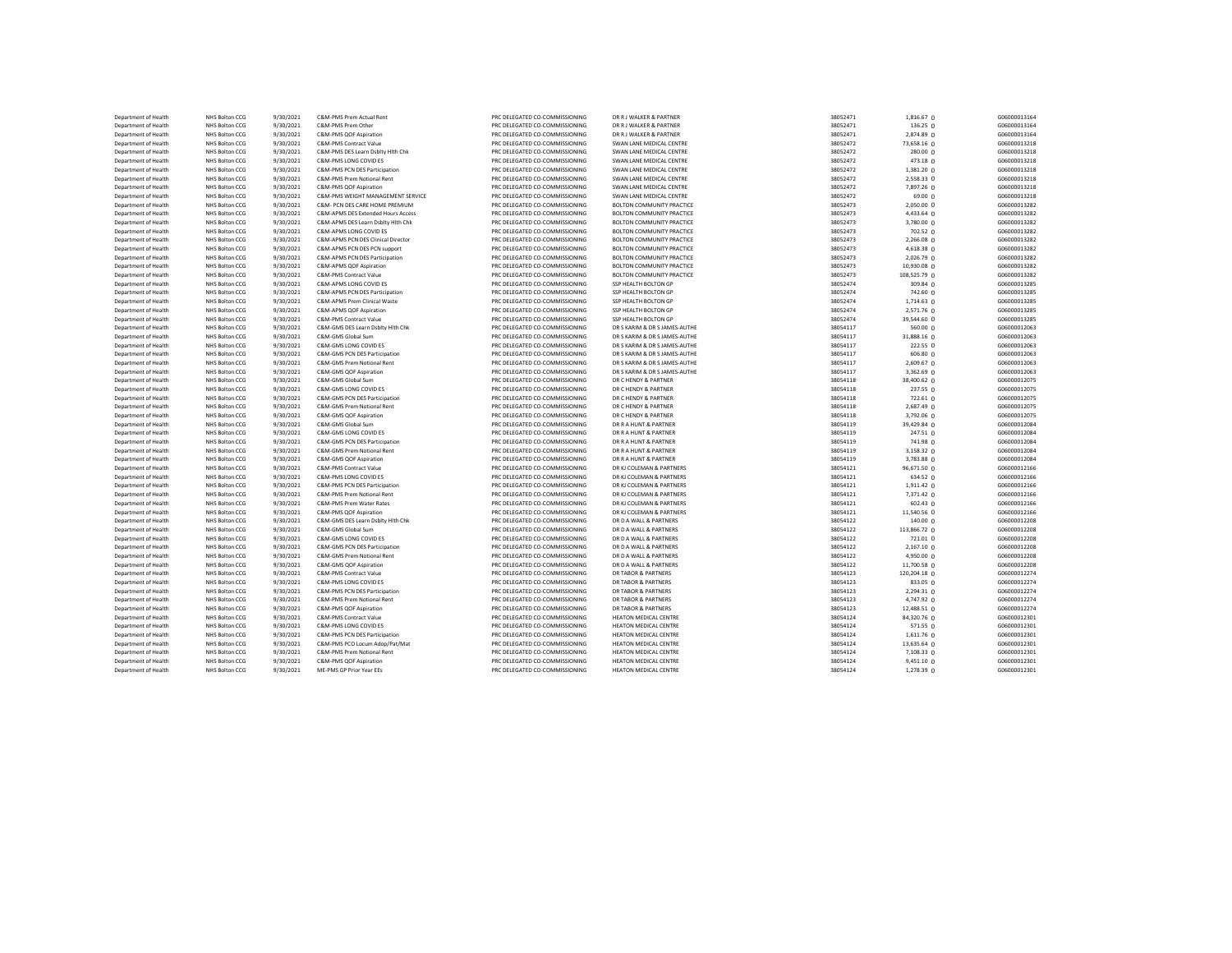| Department of Health | NHS Bolton CCG | 9/30/2021 | C&M-PMS Contract Value             | PRC DELEGATED CO-COMMISSIONING | DR M S FLETCHER & PARTNERS     | 38054125 | 70,436.11 0     | G06000012334 |
|----------------------|----------------|-----------|------------------------------------|--------------------------------|--------------------------------|----------|-----------------|--------------|
| Department of Health | NHS Bolton CCG | 9/30/2021 | C&M-PMS DES Learn Dsblty Hith Chk  | PRC DELEGATED CO-COMMISSIONING | DR M S FLETCHER & PARTNERS     | 38054125 | 560.00 0        | G06000012334 |
| Department of Health | NHS Bolton CCG | 9/30/2021 | C&M-PMS LONG COVID ES              | PRC DELEGATED CO-COMMISSIONING | DR M S FLETCHER & PARTNERS     | 38054125 | 493.80 0        | G06000012334 |
| Department of Health | NHS Bolton CCG | 9/30/2021 | C&M-PMS PCN DES Participation      | PRC DELEGATED CO-COMMISSIONING | DR M S FLETCHER & PARTNERS     | 38054125 | 1,363.06 0      | G06000012334 |
| Department of Health | NHS Bolton CCG | 9/30/2021 | C&M-PMS Prem Notional Rent         | PRC DELEGATED CO-COMMISSIONING | DR M S FLETCHER & PARTNERS     | 38054125 | 2,700.00 0      | G06000012334 |
| Department of Health | NHS Bolton CCG | 9/30/2021 | C&M-PMS QOF Aspiration             | PRC DELEGATED CO-COMMISSIONING | DR M S FLETCHER & PARTNERS     | 38054125 | 8,226.00 0      | G06000012334 |
| Department of Health | NHS Bolton CCG | 9/30/2021 | C&M-APMS DES Learn Dsblty Hith Chk | PRC DELEGATED CO-COMMISSIONING | SSP HEALTH BOLTON MC           | 38054126 | 560.00 0        | G06000013288 |
| Department of Health | NHS Bolton CCG | 9/30/2021 | C&M-APMS LONG COVID ES             | PRC DELEGATED CO-COMMISSIONING | SSP HEALTH BOLTON MC           | 38054126 | 346.57 0        | G06000013288 |
| Department of Health | NHS Bolton CCG | 9/30/2021 | C&M-APMS PCN DES Participation     | PRC DELEGATED CO-COMMISSIONING | SSP HEALTH BOLTON MC           | 38054126 | 889.85 0        | G06000013288 |
| Department of Health | NHS Bolton CCG | 9/30/2021 | C&M-APMS Prem Clinical Waste       | PRC DELEGATED CO-COMMISSIONING | SSP HEALTH BOLTON MC           | 38054126 | 3,864.74 0      | G06000013288 |
| Department of Health | NHS Bolton CCG | 9/30/2021 | C&M-APMS Prem Notional Rent        | PRC DELEGATED CO-COMMISSIONING | SSP HEALTH BOLTON MC           | 38054126 | 5,962.50 0      | G06000013288 |
| Department of Health | NHS Bolton CCG | 9/30/2021 | C&M-APMS QOF Aspiration            | PRC DELEGATED CO-COMMISSIONING | SSP HEALTH BOLTON MC           | 38054126 | 3,743.91 0      | G06000013288 |
| Department of Health | NHS Bolton CCG | 9/30/2021 | C&M-PMS Contract Value             | PRC DELEGATED CO-COMMISSIONING | SSP HEALTH BOLTON MC           | 38054126 | 45,538.90 0     | G06000013288 |
| Department of Health | NHS Bolton CCG | 9/30/2021 | C&M- PCN DES CARE HOME PREMIUM     | PRC DELEGATED CO-COMMISSIONING | <b>DUNSTAN PARTNERSHIP</b>     | 38054127 | 2,350.00 0      | G06000013300 |
| Department of Health | NHS Bolton CCG | 9/30/2021 | C&M-GMS DES Extended Hours Access  | PRC DELEGATED CO-COMMISSIONING | <b>DUNSTAN PARTNERSHIP</b>     | 38054127 | 4,348.20 0      | G06000013300 |
| Department of Health | NHS Bolton CCG | 9/30/2021 | C&M-GMS Global Sum                 | PRC DELEGATED CO-COMMISSIONING | <b>DUNSTAN PARTNERSHIP</b>     | 38054127 | 84,311.79 0     | G06000013300 |
| Department of Health | NHS Bolton CCG | 9/30/2021 | C&M-GMS LONG COVID ES              | PRC DELEGATED CO-COMMISSIONING | <b>DUNSTAN PARTNERSHIP</b>     | 38054127 | 550.51 0        | G06000013300 |
| Department of Health | NHS Bolton CCG | 9/30/2021 | C&M-GMS PCN DES Clinical Director  | PRC DELEGATED CO-COMMISSIONING | <b>DUNSTAN PARTNERSHIP</b>     | 38054127 | 2,222.41 0      | G06000013300 |
| Department of Health | NHS Bolton CCG | 9/30/2021 | C&M-GMS PCN DES PCN support        | PRC DELEGATED CO-COMMISSIONING | <b>DUNSTAN PARTNERSHIP</b>     | 38054127 | 4,529.38 0      | G06000013300 |
| Department of Health | NHS Bolton CCG | 9/30/2021 | C&M-GMS PCN DES Participation      | PRC DELEGATED CO-COMMISSIONING | <b>DUNSTAN PARTNERSHIP</b>     | 38054127 | $1,606.49$ 0    | G06000013300 |
| Department of Health | NHS Bolton CCG | 9/30/2021 | C&M-GMS Prem Healthcentre Rent     | PRC DELEGATED CO-COMMISSIONING | <b>DUNSTAN PARTNERSHIP</b>     | 38054127 | 17,485.15 0     | G06000013300 |
| Department of Health | NHS Bolton CCG | 9/30/2021 | C&M-GMS QOF Aspiration             | PRC DELEGATED CO-COMMISSIONING | <b>DUNSTAN PARTNERSHIP</b>     | 38054127 | 10,893.38 0     | G06000013300 |
| Department of Health | NHS Bolton CCG | 9/30/2021 | ME - GMS GP Prior Year ERs         | PRC DELEGATED CO-COMMISSIONING | <b>DUNSTAN PARTNERSHIP</b>     | 38054127 | 2,879.41 0      | G06000013300 |
| Department of Health | NHS Bolton CCG | 9/30/2021 | ME-GMS GP Pension EEs              | PRC DELEGATED CO-COMMISSIONING | <b>DUNSTAN PARTNERSHIP</b>     | 38054127 | 8,308.25 0      | G06000013300 |
| Department of Health | NHS Bolton CCG | 9/30/2021 | ME-GMS GP Pension ERs              | PRC DELEGATED CO-COMMISSIONING | <b>DUNSTAN PARTNERSHIP</b>     | 38054127 | 2,668.82 0      | G06000013300 |
| Department of Health | NHS Bolton CCG | 9/30/2021 | ME-GMS GP Prior Year EEs           | PRC DELEGATED CO-COMMISSIONING | <b>DUNSTAN PARTNERSHIP</b>     | 38054127 | 4,013.20 0      | G06000013300 |
| Department of Health | NHS Bolton CCG | 9/30/2021 | C&M-PMS Contract Value             | PRC DELEGATED CO-COMMISSIONING | ALASTAIR ROSS MEDICAL PRACTICE | 38054128 | 51,268.88 0     | G06000013325 |
| Department of Health | NHS Bolton CCG | 9/30/2021 | C&M-PMS DES Learn Dsblty Hlth Chk  | PRC DELEGATED CO-COMMISSIONING | ALASTAIR ROSS MEDICAL PRACTICE | 38054128 | 140.00 0        | G06000013325 |
| Department of Health | NHS Bolton CCG | 9/30/2021 | C&M-PMS LONG COVID ES              | PRC DELEGATED CO-COMMISSIONING | ALASTAIR ROSS MEDICAL PRACTICE | 38054128 | 374.29 0        | G06000013325 |
| Department of Health | NHS Bolton CCG | 9/30/2021 | C&M-PMS PCN DES Participation      | PRC DELEGATED CO-COMMISSIONING | ALASTAIR ROSS MEDICAL PRACTICE | 38054128 | 982.11 0        | G06000013325 |
| Department of Health | NHS Bolton CCG | 9/30/2021 | C&M-PMS Prem Healthcentre Rent     | PRC DELEGATED CO-COMMISSIONING | ALASTAIR ROSS MEDICAL PRACTICE | 38054128 | 11,954.34 0     | G06000013325 |
| Department of Health | NHS Bolton CCG | 9/30/2021 | C&M-PMS QOF Aspiration             | PRC DELEGATED CO-COMMISSIONING | ALASTAIR ROSS MEDICAL PRACTICE | 38054128 | 5,616.69 0      | G06000013325 |
| Department of Health | NHS Bolton CCG | 9/30/2021 | C&M-GMS DES Learn Dsblty Hlth Chk  | PRC DELEGATED CO-COMMISSIONING | <b>GARNET FOLD PRACTICE</b>    | 38054129 | 140.00 0        | G06000013346 |
| Department of Health | NHS Bolton CCG | 9/30/2021 | C&M-GMS Global Sum                 | PRC DELEGATED CO-COMMISSIONING | <b>GARNET FOLD PRACTICE</b>    | 38054129 | 56,006.67 0     | G06000013346 |
| Department of Health | NHS Bolton CCG | 9/30/2021 | C&M-GMS LONG COVID ES              | PRC DELEGATED CO-COMMISSIONING | <b>GARNET FOLD PRACTICE</b>    | 38054129 | 350.38 0        | G06000013346 |
| Department of Health | NHS Bolton CCG | 9/30/2021 | C&M-GMS PCN DES Participation      | PRC DELEGATED CO-COMMISSIONING | <b>GARNET FOLD PRACTICE</b>    | 38054129 | 1,071.62 0      | G06000013346 |
| Department of Health | NHS Bolton CCG | 9/30/2021 | C&M-GMS Prem Notional Rent         | PRC DELEGATED CO-COMMISSIONING | <b>GARNET FOLD PRACTICE</b>    | 38054129 | 2,980.16 0      | G06000013346 |
| Department of Health | NHS Bolton CCG | 9/30/2021 | C&M-GMS OOF Asniration             | PRC DELEGATED CO-COMMISSIONING | <b>GARNET FOLD PRACTICE</b>    | 38054129 | 5,867.24 0      | G06000013346 |
| Department of Health | NHS Bolton CCG | 9/30/2021 | ME - GMS GP Prior Year ERs         | PRC DELEGATED CO-COMMISSIONING | <b>GARNET FOLD PRACTICE</b>    | 38054129 | $0.04 \ 0$      | G06000013346 |
| Department of Health | NHS Bolton CCG | 9/30/2021 | ME-GMS GP Prior Year EEs           | PRC DELEGATED CO-COMMISSIONING | <b>GARNET FOLD PRACTICE</b>    | 38054129 | $0.04$ 0        | G06000013346 |
| Department of Health | NHS Bolton CCG | 9/30/2021 | C&M-PMS Contract Value             | PRC DELEGATED CO-COMMISSIONING | DR P A SAUL & PARTNERS         | 38054130 | 55,665.41 0     | G06000013439 |
| Department of Health | NHS Bolton CCG | 9/30/2021 | C&M-PMS DES Learn Dsblty Hlth Chk  | PRC DELEGATED CO-COMMISSIONING | DR P A SAUL & PARTNERS         | 38054130 | $140.00 \Omega$ | G06000013439 |
| Department of Health | NHS Bolton CCG | 9/30/2021 | C&M-PMS LONG COVID ES              | PRC DELEGATED CO-COMMISSIONING | DR P A SAUL & PARTNERS         | 38054130 | 355.79 0        | G06000013439 |
| Department of Health | NHS Bolton CCG | 9/30/2021 | C&M-PMS PCN DES Participation      | PRC DELEGATED CO-COMMISSIONING | DR P A SAUL & PARTNERS         | 38054130 | $1,056.52$ 0    | G06000013439 |
| Department of Health | NHS Bolton CCG | 9/30/2021 | C&M-PMS Prem Notional Rent         | PRC DELEGATED CO-COMMISSIONING | DR P A SAUL & PARTNERS         | 38054130 | 3,633.33 0      | G06000013439 |
| Department of Health | NHS Bolton CCG | 9/30/2021 | C&M-PMS QOF Aspiration             | PRC DELEGATED CO-COMMISSIONING | DR P A SAUL & PARTNERS         | 38054130 | 5,539.98 0      | G06000013439 |
| Department of Health | NHS Bolton CCG | 9/30/2021 | C&M-GMS Global Sum                 | PRC DELEGATED CO-COMMISSIONING | DR SYMES & PARTNERS            | 38054131 | 53,930.47 0     | G06000013442 |
| Department of Health | NHS Bolton CCG | 9/30/2021 | C&M-GMS LONG COVID ES              | PRC DELEGATED CO-COMMISSIONING | DR SYMES & PARTNERS            | 38054131 | 379.00 0        | G06000013442 |
| Department of Health | NHS Bolton CCG | 9/30/2021 | C&M-GMS PCN DES Participation      | PRC DELEGATED CO-COMMISSIONING | DR SYMES & PARTNERS            | 38054131 | 1,048.85 0      | G06000013442 |
| Department of Health | NHS Bolton CCG | 9/30/2021 | C&M-GMS Prem Clinical Waste        | PRC DELEGATED CO-COMMISSIONING | DR SYMES & PARTNERS            | 38054131 | 41.38 0         | G06000013442 |
| Department of Health | NHS Bolton CCG | 9/30/2021 | C&M-GMS Prem Notional Rent         | PRC DELEGATED CO-COMMISSIONING | DR SYMES & PARTNERS            | 38054131 | 3,404.17 0      | G06000013442 |
| Department of Health | NHS Bolton CCG | 9/30/2021 | C&M-GMS Prem Water Rates           | PRC DELEGATED CO-COMMISSIONING | DR SYMES & PARTNERS            | 38054131 | 1,852.56 0      | G06000013442 |
| Department of Health | NHS Bolton CCG | 9/30/2021 | C&M-GMS QOF Aspiration             | PRC DELEGATED CO-COMMISSIONING | DR SYMES & PARTNERS            | 38054131 | 5,376.88 0      | G06000013442 |
| Department of Health | NHS Bolton CCG | 9/30/2021 | ME - GMS GP Prior Year ERs         | PRC DELEGATED CO-COMMISSIONING | DR SYMES & PARTNERS            | 38054131 | 730.98 0        | G06000013442 |
| Department of Health | NHS Bolton CCG | 9/30/2021 | ME-GMS GP Pension EEs              | PRC DELEGATED CO-COMMISSIONING | DR SYMES & PARTNERS            | 38054131 | 3,812.52 0      | G06000013442 |
| Department of Health | NHS Bolton CCG | 9/30/2021 | ME-GMS GP Pension ERs              | PRC DELEGATED CO-COMMISSIONING | DR SYMES & PARTNERS            | 38054131 | 4,385.88 0      | G06000013442 |
| Department of Health | NHS Bolton CCG | 9/30/2021 | ME-GMS GP Prior Year EEs           | PRC DELEGATED CO-COMMISSIONING | DR SYMES & PARTNERS            | 38054131 | 635.42 0        | G06000013442 |
| Department of Health | NHS Bolton CCG | 9/30/2021 | C&M-GMS DES Learn Dsblty Hith Chk  | PRC DELEGATED CO-COMMISSIONING | SPRING VIEW MEDICAL CENTRE     | 38054132 | 700.00 0        | G06000013445 |
| Department of Health | NHS Bolton CCG | 9/30/2021 | C&M-GMS Global Sum                 | PRC DELEGATED CO-COMMISSIONING | SPRING VIEW MEDICAL CENTRE     | 38054132 | 41,669.63 0     | G06000013445 |
| Department of Health | NHS Bolton CCG | 9/30/2021 | C&M-GMS LONG COVID ES              | PRC DELEGATED CO-COMMISSIONING | SPRING VIEW MEDICAL CENTRE     | 38054132 | 275.02 0        | G06000013445 |
| Department of Health | NHS Bolton CCG | 9/30/2021 | C&M-GMS PCN DES Participation      | PRC DELEGATED CO-COMMISSIONING | SPRING VIEW MEDICAL CENTRE     | 38054132 | 788.89 0        | G06000013445 |
| Department of Health | NHS Bolton CCG | 9/30/2021 | C&M-GMS Prem Clinical Waste        | PRC DELEGATED CO-COMMISSIONING | SPRING VIEW MEDICAL CENTRE     | 38054132 | 111.38 0        | G06000013445 |
| Department of Health | NHS Bolton CCG | 9/30/2021 | C&M-GMS Prem Notional Rent         | PRC DELEGATED CO-COMMISSIONING | SPRING VIEW MEDICAL CENTRE     | 38054132 | 3,366.67 0      | G06000013445 |
| Department of Health | NHS Bolton CCG | 9/30/2021 | C&M-GMS QOF Aspiration             | PRC DELEGATED CO-COMMISSIONING | SPRING VIEW MEDICAL CENTRE     | 38054132 | 4,246.62 0      | G06000013445 |
| Department of Health | NHS Bolton CCG | 9/30/2021 | C&M- PCN DES CARE HOME PREMIUM     | PRC DELEGATED CO-COMMISSIONING | DR J LEACH                     | 38054133 | $1,240.00$ 0    | G06000013559 |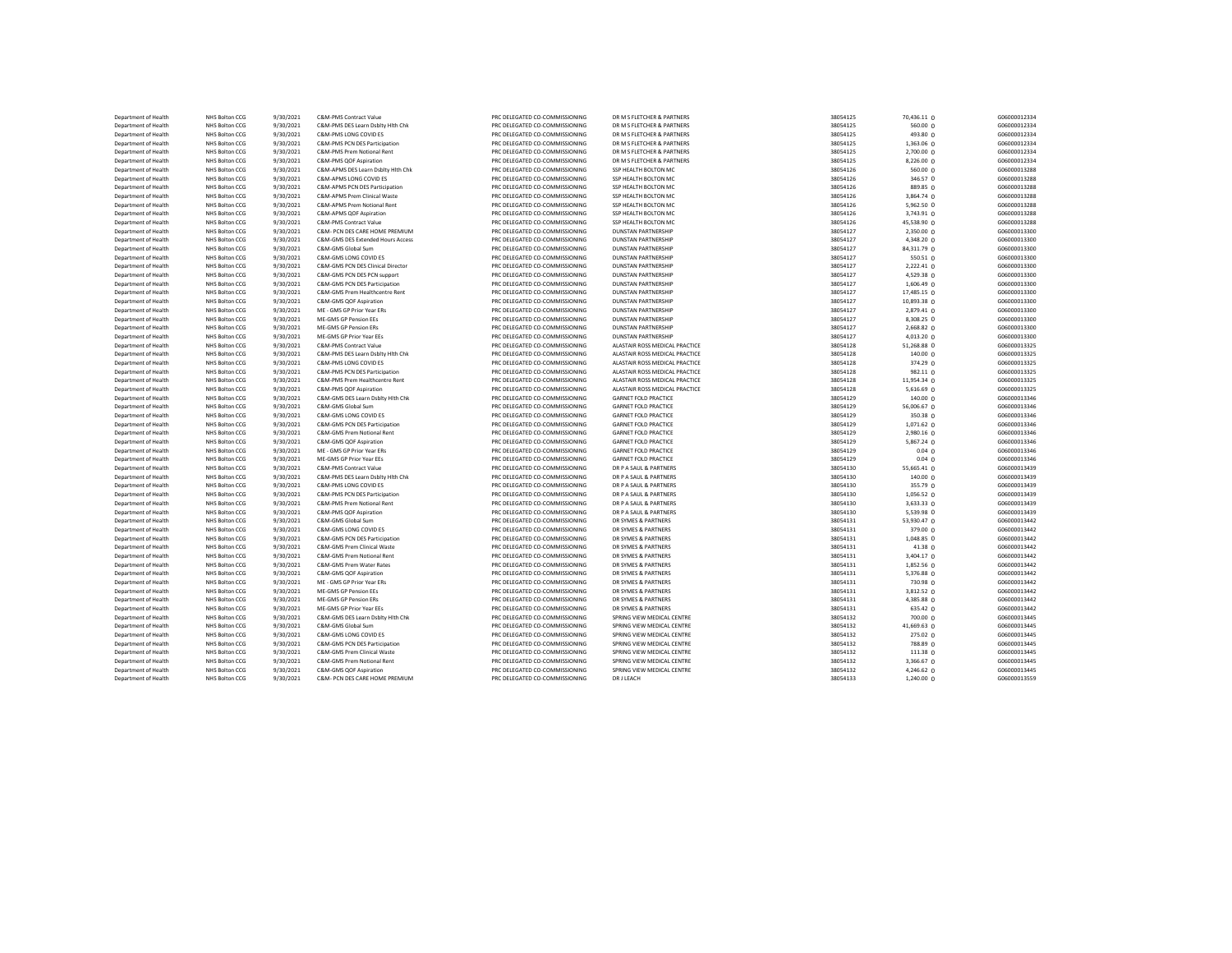| Department of Health                         | NHS Bolton CCG                   | 9/30/2021              | C&M-PMS Contract Value                          | PRC DELEGATED CO-COMMISSIONING                                   | DR J LEACH                                          | 38054133             | 25,489.81 0             | G06000013559                 |
|----------------------------------------------|----------------------------------|------------------------|-------------------------------------------------|------------------------------------------------------------------|-----------------------------------------------------|----------------------|-------------------------|------------------------------|
| Department of Health                         | NHS Bolton CCG                   | 9/30/2021              | C&M-PMS DES Extended Hours Access               | PRC DELEGATED CO-COMMISSIONING                                   | <b>DR J LEACH</b>                                   | 38054133             | 5,309.28 0              | G06000013559                 |
| Department of Health                         | NHS Bolton CCG                   | 9/30/2021              | C&M-PMS LONG COVID ES                           | PRC DELEGATED CO-COMMISSIONING                                   | <b>DR J LEACH</b>                                   | 38054133             | 168.65 0                | G06000013559                 |
| Department of Health                         | NHS Bolton CCG                   | 9/30/2021              | C&M-PMS PCN DES Clinical Director               | PRC DELEGATED CO-COMMISSIONING                                   | DR J LEACH                                          | 38054133             | 2,713.63 0              | G06000013559                 |
| Department of Health                         | NHS Bolton CCG                   | 9/30/2021              | C&M-PMS PCN DES PCN support                     | PRC DELEGATED CO-COMMISSIONING                                   | DR J LEACH                                          | 38054133             | 5,530.50 0              | G06000013559                 |
| Department of Health                         | NHS Bolton CCG                   | 9/30/2021              | C&M-PMS PCN DES Participation                   | PRC DELEGATED CO-COMMISSIONING                                   | <b>DR J LEACH</b>                                   | 38054133             | 474.68 0                | G06000013559                 |
| Department of Health                         | NHS Bolton CCG                   | 9/30/2021              | C&M-PMS Prem Notional Rent                      | PRC DELEGATED CO-COMMISSIONING                                   | DR J LEACH                                          | 38054133             | 1,661.25 0              | G06000013559                 |
| Department of Health                         | NHS Bolton CCG                   | 9/30/2021<br>9/30/2021 | C&M-PMS QOF Aspiration                          | PRC DELEGATED CO-COMMISSIONING<br>PRC DELEGATED CO-COMMISSIONING | <b>DR J LEACH</b><br>DRS LIVERSEDGE MCCURDIE & WONG | 38054133<br>38054134 | 2,629.38 0              | G06000013559<br>G06000013562 |
| Department of Health<br>Department of Health | NHS Bolton CCG<br>NHS Bolton CCG | 9/30/2021              | C&M-PMS Contract Value<br>C&M-PMS LONG COVID ES | PRC DELEGATED CO-COMMISSIONING                                   | DRS LIVERSEDGE MCCURDIE & WONG                      | 38054134             | 47,678.21 0<br>367.56 0 | G06000013562                 |
| Department of Health                         | NHS Bolton CCG                   | 9/30/2021              | C&M-PMS PCN DES Participation                   | PRC DELEGATED CO-COMMISSIONING                                   | DRS LIVERSEDGE MCCURDIE & WONG                      | 38054134             | 900.79 0                | G06000013562                 |
| Department of Health                         | NHS Bolton CCG                   | 9/30/2021              | C&M-PMS QOF Aspiration                          | PRC DELEGATED CO-COMMISSIONING                                   | DRS LIVERSEDGE MCCURDIE & WONG                      | 38054134             | 4,591.14 0              | G06000013562                 |
| Department of Health                         | NHS Bolton CCG                   | 9/30/2021              | C&M-GMS Global Sum                              | PRC DELEGATED CO-COMMISSIONING                                   | DR MALHOTRA & PARTNERS                              | 38054135             | 63,847.48 0             | G06000013645                 |
| Department of Health                         | NHS Bolton CCG                   | 9/30/2021              | C&M-GMS LONG COVID ES                           | PRC DELEGATED CO-COMMISSIONING                                   | DR MALHOTRA & PARTNERS                              | 38054135             | 422.62 0                | G06000013645                 |
| Department of Health                         | NHS Bolton CCG                   | 9/30/2021              | C&M-GMS PCN DES Participation                   | PRC DELEGATED CO-COMMISSIONING                                   | DR MALHOTRA & PARTNERS                              | 38054135             | 1,210.00 0              | G06000013645                 |
| Department of Health                         | NHS Bolton CCG                   | 9/30/2021              | C&M-GMS Prem Actual Rent                        | PRC DELEGATED CO-COMMISSIONING                                   | DR MALHOTRA & PARTNERS                              | 38054135             | 3,700.00 0              | G06000013645                 |
| Department of Health                         | NHS Bolton CCG                   | 9/30/2021              | C&M-GMS Prem Notional Rent                      | PRC DELEGATED CO-COMMISSIONING                                   | DR MALHOTRA & PARTNERS                              | 38054135             | 575.00 0                | G06000013645                 |
| Department of Health                         | NHS Bolton CCG                   | 9/30/2021              | C&M-GMS QOF Aspiration                          | PRC DELEGATED CO-COMMISSIONING                                   | DR MALHOTRA & PARTNERS                              | 38054135             | 7,087.47 0              | G06000013645                 |
| Department of Health                         | NHS Bolton CCG                   | 9/30/2021              | C&M-GMS DES Learn Dsblty Hith Chk               | PRC DELEGATED CO-COMMISSIONING                                   | DR A KUMAR                                          | 38054193             | 280.00 <sub>0</sub>     | G06000013684                 |
| Department of Health                         | NHS Bolton CCG                   | 9/30/2021              | C&M-GMS Global Sum                              | PRC DELEGATED CO-COMMISSIONING                                   | DR A KUMAR                                          | 38054193             | 27,539.60 0             | G06000013684                 |
| Department of Health                         | NHS Bolton CCG                   | 9/30/2021              | C&M-GMS LONG COVID ES                           | PRC DELEGATED CO-COMMISSIONING                                   | DR A KUMAR                                          | 38054193             | 200.76 0                | G06000013684                 |
| Department of Health                         | NHS Bolton CCG                   | 9/30/2021              | C&M-GMS PCN DES Participation                   | PRC DELEGATED CO-COMMISSIONING                                   | DR A KUMAR                                          | 38054193             | 533.87 0                | G06000013684                 |
| Department of Health                         | NHS Bolton CCG                   | 9/30/2021              | C&M-GMS Prem Notional Rent                      | PRC DELEGATED CO-COMMISSIONING                                   | DR A KUMAR                                          | 38054193             | 4,335.17 0              | G06000013684                 |
| Department of Health                         | NHS Bolton CCG                   | 9/30/2021              | C&M-GMS QOF Aspiration                          | PRC DELEGATED CO-COMMISSIONING                                   | DR A KUMAR                                          | 38054193             | 2,869.04 0              | G06000013684                 |
| Department of Health                         | NHS Bolton CCG                   | 9/30/2021              | C&M-PMS Contract Value                          | PRC DELEGATED CO-COMMISSIONING                                   | DR J LOWE & PARTNERS                                | 38054194             | 55,107.05 0             | G06000013729                 |
| Department of Health                         | NHS Bolton CCG                   | 9/30/2021              | C&M-PMS LONG COVID ES                           | PRC DELEGATED CO-COMMISSIONING                                   | DR J LOWE & PARTNERS                                | 38054194             | 338.14 0                | G06000013729                 |
| Department of Health                         | NHS Bolton CCG                   | 9/30/2021              | C&M-PMS PCN DES Participation                   | PRC DELEGATED CO-COMMISSIONING                                   | DR J LOWE & PARTNERS                                | 38054194             | 1,040.74 0              | G06000013729                 |
| Department of Health                         | NHS Bolton CCG                   | 9/30/2021              | C&M-PMS Prem Notional Rent                      | PRC DELEGATED CO-COMMISSIONING                                   | DR J LOWE & PARTNERS                                | 38054194             | $5,987.50$ 0            | G06000013729                 |
| Department of Health                         | NHS Bolton CCG                   | 9/30/2021              | C&M-PMS QOF Aspiration                          | PRC DELEGATED CO-COMMISSIONING                                   | DR J LOWE & PARTNERS                                | 38054194             | 5,834.56 0              | G06000013729                 |
| Department of Health                         | NHS Bolton CCG                   | 9/30/2021              | C&M-GMS DES Learn Dsblty Hith Chk               | PRC DELEGATED CO-COMMISSIONING                                   | FIG TREE MEDICAL PRACTICE                           | 38054195             | 420.00 0                | G06000013744                 |
| Department of Health                         | NHS Bolton CCG                   | 9/30/2021              | C&M-GMS Global Sum                              | PRC DELEGATED CO-COMMISSIONING                                   | FIG TREE MEDICAL PRACTICE                           | 38054195             | 39,786.90 0             | G06000013744                 |
| Department of Health                         | NHS Bolton CCG                   | 9/30/2021              | C&M-GMS LONG COVID ES                           | PRC DELEGATED CO-COMMISSIONING                                   | FIG TREE MEDICAL PRACTICE                           | 38054195             | 254.82 0                | G06000013744                 |
| Department of Health                         | NHS Bolton CCG                   | 9/30/2021              | C&M-GMS PCN DES Participation                   | PRC DELEGATED CO-COMMISSIONING                                   | FIG TREE MEDICAL PRACTICE                           | 38054195             | 756.62 0                | G06000013744                 |
| Department of Health                         | NHS Bolton CCG                   | 9/30/2021              | C&M-GMS QOF Aspiration                          | PRC DELEGATED CO-COMMISSIONING                                   | FIG TREE MEDICAL PRACTICE                           | 38054195             | 4,033.26 0              | G06000013744                 |
| Department of Health                         | NHS Bolton CCG                   | 9/30/2021              | C&M-GMS Global Sum                              | PRC DELEGATED CO-COMMISSIONING                                   | DR C R BARUA                                        | 38054196             | 31,401.77 0             | G06000013753                 |
| Department of Health                         | NHS Bolton CCG                   | 9/30/2021              | C&M-GMS LONG COVID ES                           | PRC DELEGATED CO-COMMISSIONING                                   | DR C R BARUA                                        | 38054196             | 191.49 <sub>0</sub>     | G06000013753                 |
| Department of Health                         | NHS Bolton CCG                   | 9/30/2021              | C&M-GMS PCN DES Participation                   | PRC DELEGATED CO-COMMISSIONING                                   | DR C R BARUA                                        | 38054196             | 595.48 0                | G06000013753                 |
| Department of Health                         | NHS Bolton CCG                   | 9/30/2021              | C&M-GMS QOF Aspiration                          | PRC DELEGATED CO-COMMISSIONING                                   | DR C R BARUA                                        | 38054196             | 3,006.26 0              | G06000013753                 |
| Department of Health                         | NHS Bolton CCG                   | 9/30/2021              | C&M-PMS Contract Value                          | PRC DELEGATED CO-COMMISSIONING                                   | DR J P NAGLE & PARTNERS                             | 38054197             | 161,487.48 0            | G06000013878                 |
| Department of Health                         | NHS Bolton CCG                   | 9/30/2021              | C&M-PMS DES Learn Dsblty Hith Chk               | PRC DELEGATED CO-COMMISSIONING                                   | DR J P NAGLE & PARTNERS                             | 38054197             | 280.00 0                | G06000013878                 |
| Department of Health                         | NHS Bolton CCG                   | 9/30/2021              | C&M-PMS LONG COVID ES                           | PRC DELEGATED CO-COMMISSIONING                                   | DR J P NAGLE & PARTNERS                             | 38054197             | 1,079.88 0              | G06000013878                 |
| Department of Health                         | NHS Bolton CCG                   | 9/30/2021              | C&M-PMS PCN DES Participation                   | PRC DELEGATED CO-COMMISSIONING                                   | DR J P NAGLE & PARTNERS                             | 38054197             | 3,056.85 0              | G06000013878                 |
| Department of Health                         | NHS Bolton CCG                   | 9/30/2021              | C&M-PMS PCO Locum Adop/Pat/Mat                  | PRC DELEGATED CO-COMMISSIONING                                   | DR J P NAGLE & PARTNERS                             | 38054197             | 731.94 0                | G06000013878                 |
| Department of Health                         | NHS Bolton CCG                   | 9/30/2021              | C&M-PMS Prem Notional Rent                      | PRC DELEGATED CO-COMMISSIONING                                   | DR J P NAGLE & PARTNERS                             | 38054197             | 7,945.83 0              | G06000013878                 |
| Department of Health                         | NHS Bolton CCG                   | 9/30/2021              | C&M-PMS QOF Aspiration                          | PRC DELEGATED CO-COMMISSIONING                                   | DR J P NAGLE & PARTNERS                             | 38054197             | 18,364.30 0             | G06000013878                 |
| Department of Health                         | NHS Bolton CCG                   | 9/30/2021              | ME - PMS GP Prior Year ERs                      | PRC DELEGATED CO-COMMISSIONING                                   | DR J P NAGLE & PARTNERS                             | 38054197             | 1,433.68 0              | G06000013878                 |
| Department of Health                         | NHS Bolton CCG                   | 9/30/2021              | ME-PMS GP Prior Year EEs                        | PRC DELEGATED CO-COMMISSIONING                                   | DR J P NAGLE & PARTNERS                             | 38054197             | 2,944.46 0              | G06000013878                 |
| Department of Health                         | NHS Bolton CCG                   | 9/30/2021              | C&M-GMS Global Sum                              | PRC DELEGATED CO-COMMISSIONING                                   | <b>CROMPTON VIEW SURGERY</b>                        | 38054198             | 42,538.97 0             | G06000013978                 |
| Department of Health                         | NHS Bolton CCG                   | 9/30/2021              | C&M-GMS LONG COVID ES                           | PRC DELEGATED CO-COMMISSIONING                                   | <b>CROMPTON VIEW SURGERY</b>                        | 38054198             | 291.24 0                | G06000013978                 |
| Department of Health                         | NHS Bolton CCG                   | 9/30/2021              | C&M-GMS PCN DES Participation                   | PRC DELEGATED CO-COMMISSIONING                                   | <b>CROMPTON VIEW SURGERY</b>                        | 38054198             | 807.13 0                | G06000013978                 |